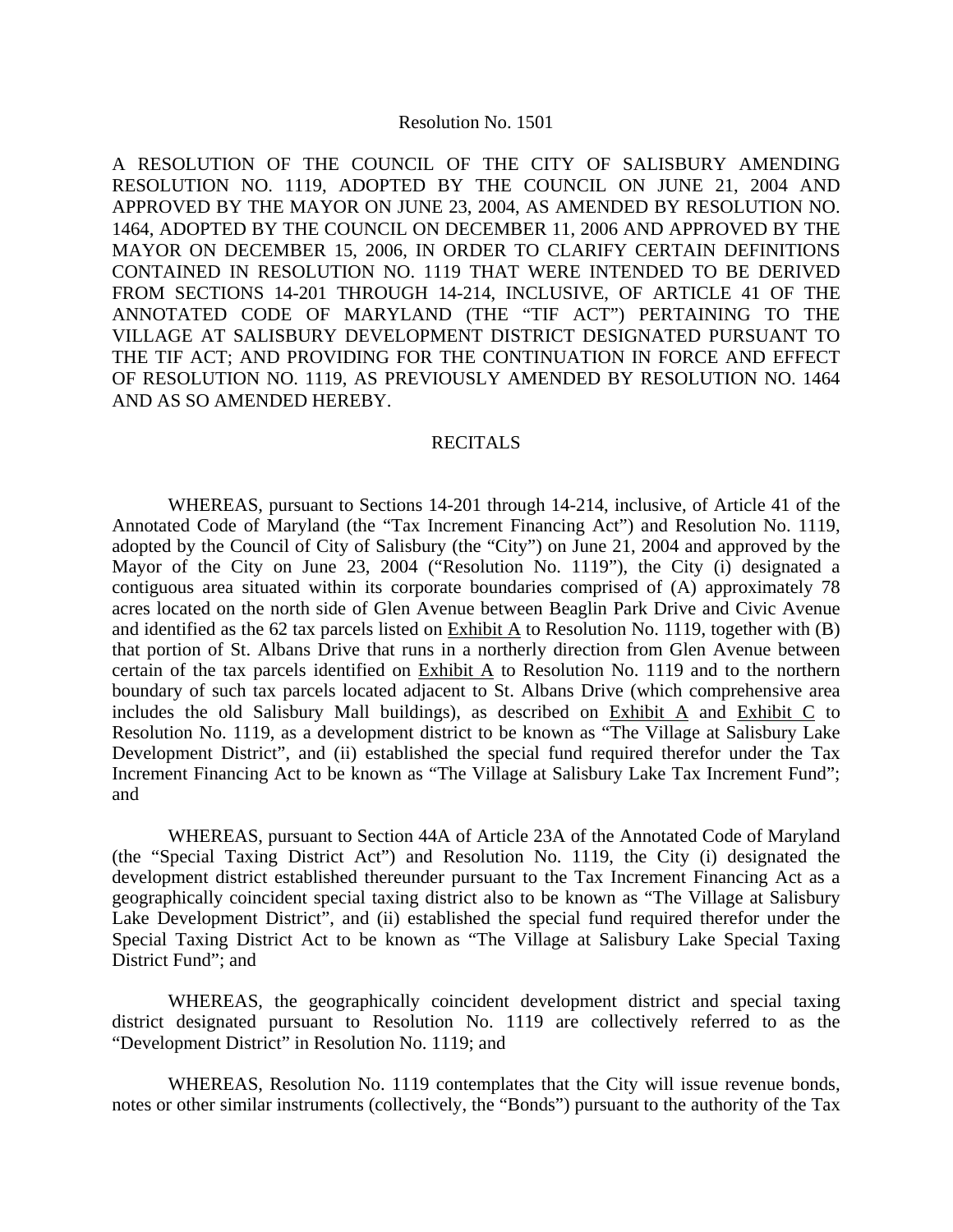Increment Financing Act and the Special Taxing District Act (collectively, the "Acts") in order to finance, refinance or reimburse costs of certain public improvements located in (or outside but reasonably related to) the Development District and other related costs, as permitted by the Acts; and

 WHEREAS, pursuant to Resolution No. 1119, the City took certain other actions required by the Acts; and

 WHEREAS, Section 13 of Resolution No. 1119, as originally adopted, provided that in the event no Bonds were issued pursuant to the Acts to finance, refinance or reimburse the costs of public improvements with respect to the Development District and other costs permitted under the Acts by December 31, 2006, such Resolution would be automatically revoked without further action by the Mayor and Council and would be considered terminated, null and void; and

 WHEREAS, pursuant to Resolution No. 1464, adopted by the Council on December 11, 2006 and approved by the Mayor on December 15, 2006, the City extended the date by which Bonds must be issued pursuant to the Acts with respect to the Development District in order for Resolution No. 1119 to remain effective from December 31, 2006 to December 31, 2009; and

 WHEREAS, bond counsel to the City has advised that certain definitions set forth in Section 1 of Resolution No. 1119, which were intended to track the corresponding definitions set forth in the Tax Increment Financing Act, inadvertently do not exactly track the Tax Increment Financing Act definitions; and

 WHEREAS, the City desires to amend Resolution No. 1119, as amended to date, in order to provide for consistency between the definitions contained in Resolution No. 1119 and the corresponding definitions set forth in the Tax Increment Financing Act; and

 WHEREAS, before any Bonds are issued with respect to the Development District pursuant to the Acts, the City will be required to enact an ordinance as required by the Acts; and

 WHEREAS, the Council of the City of Salisbury held a public hearing prior to the adoption of this Resolution and publication of such public hearing was given pursuant to notice published in a newspaper of general circulation in the City not less than 10 days before such public hearing; and

 WHEREAS, pursuant to the Acts, this Resolution may not be subject to referendum by reason of any other State of Maryland or local law.

SECTION 1. RECITALS. NOW, THEREFORE, BE IT RESOLVED by the City Council of the City of Salisbury, Maryland, that the Recitals hereto are deemed a substantive part of this Resolution and are incorporated by reference herein.

SECTION 2. AMENDMENTS TO RESOLUTION NO. 1119. BE IT FURTHER RESOLVED that, from and after the effective date of this Resolution, Section 1 of Resolution No. 1119 is hereby amended as follows: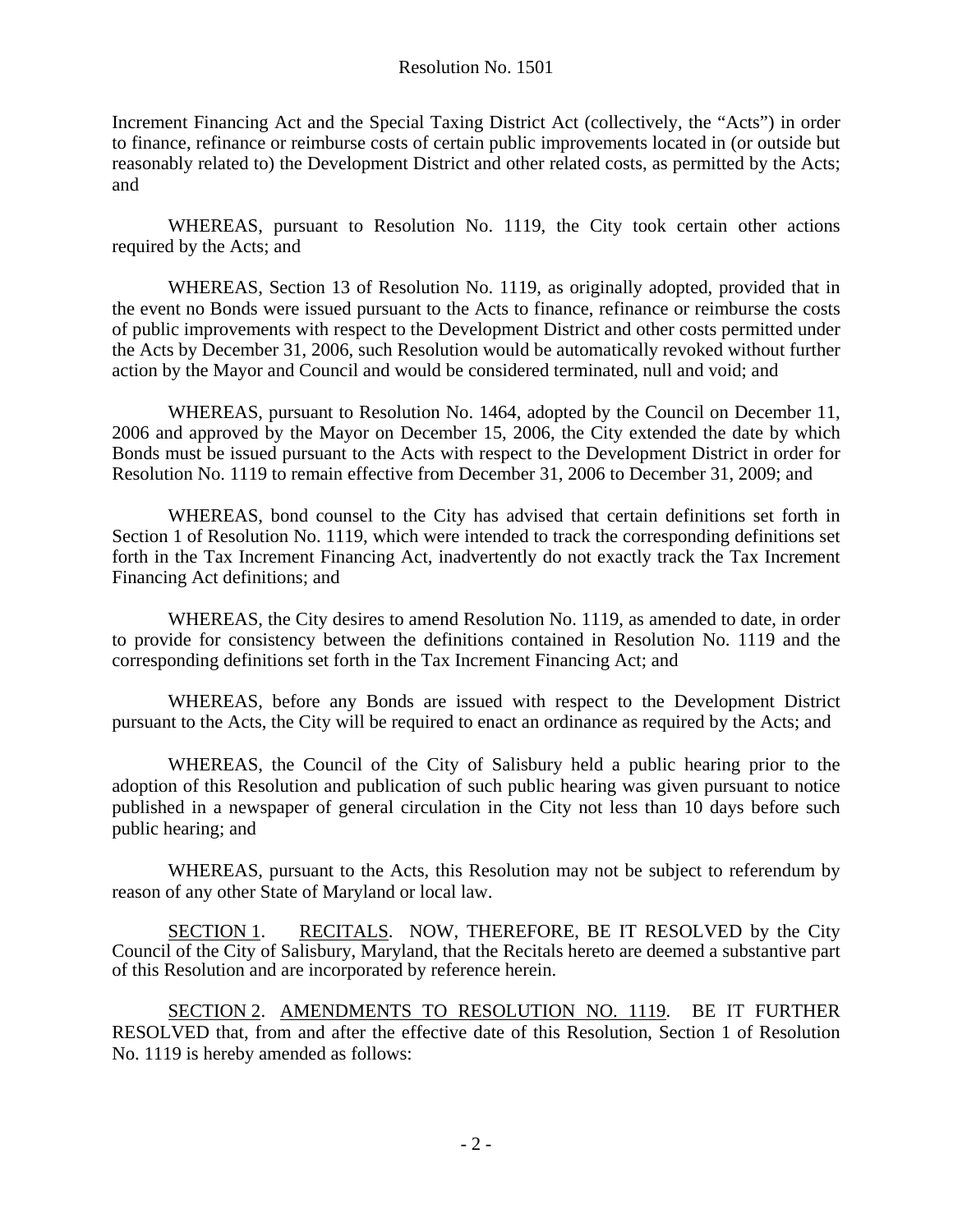(a) Subsection (e) of Section 1 of Resolution No. 1119 is hereby deleted in its entirety and inserted in place thereof is the following:

 "(e) 'Original Assessable Base' means the Assessable Base as of January 1 of that year preceding the effective date of the resolution creating the Development District under Section 14-206 of the Tax Increment Financing Act."

(b) Subsection (g) of Section 1 of Resolution No. 1119 is hereby deleted in its entirety and inserted in place thereof is the following:

"(g) 'Original Taxable Value' means, for any Tax Year, the dollar amount that is the lesser of:

(i) the product of the Original Full Cash Value times the Assessment Ratio applicable to that Tax Year,

(ii) the Original Assessable Base, or

(iii) if an adjusted assessable base applies (as such term is defined in Section 14-202(c) of the Tax Increment Financing Act), then the Original Taxable Value is the adjusted assessable base."

 (c) Subsection (l) of Section 1 of Resolution No. 1119 is hereby deleted in its entirety and inserted in place thereof is the following:

 "(l) 'Tax Increment' means, for any Tax Year, the amount by which the Assessable Base as of January 1 preceding that Tax Year exceeds the Original Taxable Value divided by the Assessment Ratio used to determine the Original Taxable Value."

 (d) Section 1 of Resolution No. 1119 is hereby amended by adding the following as subsection (n) thereto:

 "(n) References in this Resolution (i) to certain provisions of the Annotated Code of Maryland shall be to such provisions, as replaced, supplemented or amended from time to time, and (ii) to terms also defined in the Tax Increment Financing Act or the Special Taxing District Act are to be construed in accordance with the provisions of such respective Acts, and in the event of any inconsistency between such terms as used in this Resolution and such Acts, or either one of the Acts, the provisions of the Acts shall control."

SECTION 3. EFFECT OF THIS RESOLUTION. BE IT FURTHER RESOLVED that, from and after the effective date of this Resolution, Resolution No. 1119, as previously amended by Resolution No. 1464, shall be amended as provided herein and, except as specifically amended by this Resolution, Resolution No. 1119, as previously amended by Resolution No. 1464, shall remain in full force and effect.